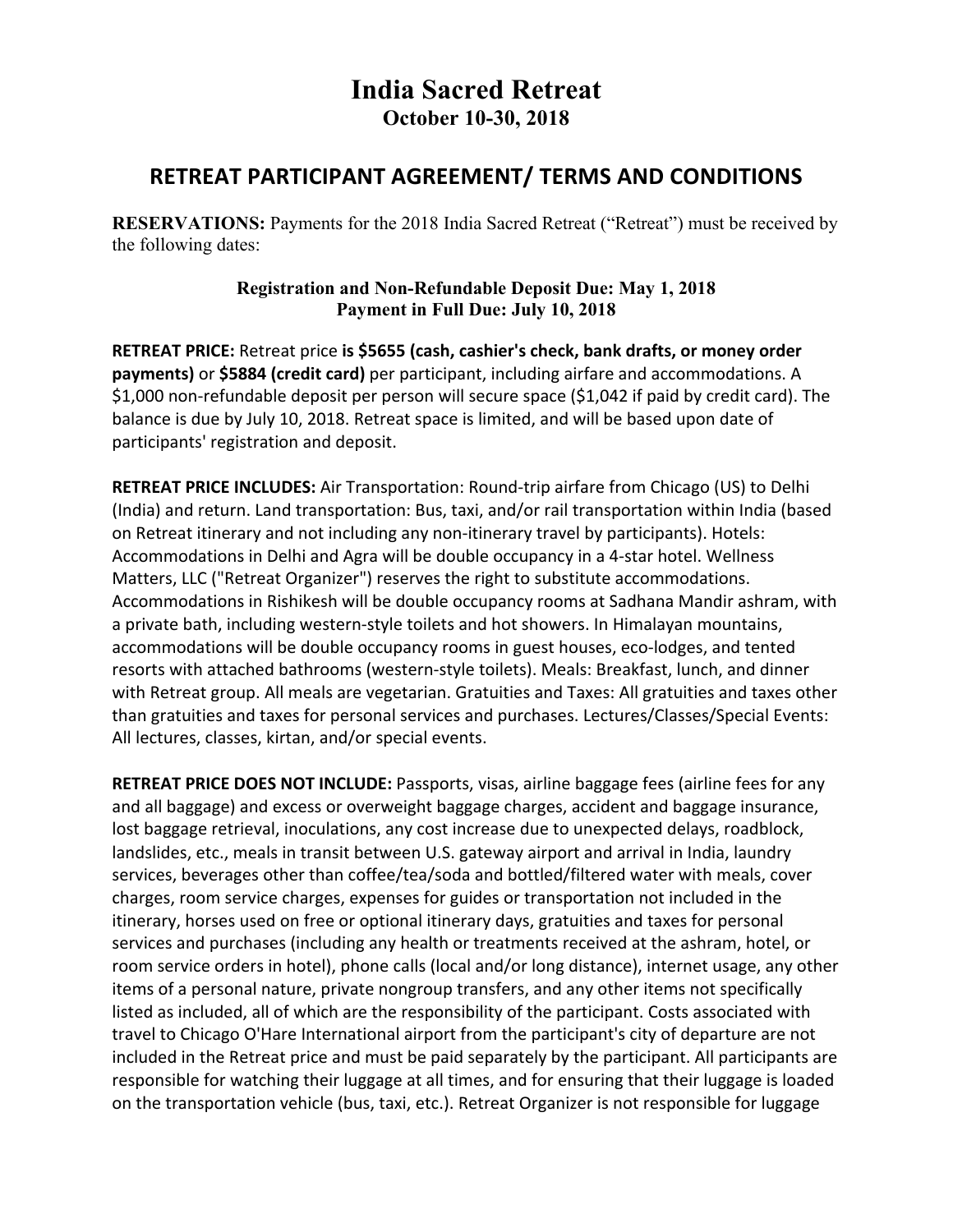or items that are left behind or for cost associated with retrieving any luggage or items that are left behind. Retreat Organizer is not responsible for participant who misses his/her airline flight (either to Delhi or return trip to Newark) due to non-itinerary travel and/or activities, and participant is responsible for all fees or penalties associated with any missed flights. Missed flight fees may include, and are not limited to: penalties the airlines charges to Retreat Organizer for failure to utilize pre-booked Retreat group seats, non-refundable ticket charges, fees to reschedule and/or book another flight, etc. Retreat Organizer is not responsible for missed flights. Retreat Organizer is not responsible for participant who misses activities on itinerary due to missed transportation and/or not arriving on time for a scheduled departure.

**ITINERARY:** Changes to the printed itinerary are not anticipated. However, the Retreat Organizer reserves the right to make changes that may become necessary (i.e. due to unforeseen circumstances such as landslides, road blocks, bad weather, etc.), with or without advance notice. Changes will not result in a refund or any portion of the Retreat price. NOTE: In the event of any change in rates or exchange, tariffs, fuel surcharges and/or airline taxes or fees, or itinerary, the resulting additional costs, if any, must be paid by the participant before departure or as soon as the change becomes known.

**CANCELLATIONS/REFUNDS:** All requests for cancellation must be submitted in writing to the Retreat Organizer. Regardless of the reason, cancellations result in additional costs and processing time for the Retreat Organizer. *Accordingly, the following service charges PLUS any hotel, airfare, or other non-refundable costs will be assessed for cancellation:*

Before Wednesday August 1, 2018 ................. 50% of Retreat price per person After Wednesday August 1, 2018 ......................... No refunds

If the participant leaves the Retreat prior to its conclusion, refunds will be made only in the amount, if any, recovered from the companies involved in the operation of the Retreat. The Retreat Organizer is under no obligation to seek any such recovery. No refunds will be made for fewer than four (4) nights absence from the Retreat or for any excursion, sightseeing, lectures/classes, kirtan, meal or other activity that the participant misses or decides not to take for any reason. Retreat prices are based upon a minimum of ten Participants, and group discounts are included in the price of the Retreat. If there are less than ten Participants for the Retreat, registrants will be contacted, and if Retreat is cancelled by Retreat Organizers, full refunds will be given.

**NATURE OF RETREAT:** The Retreat is a sacred retreat to northern India. Accordingly, participants are strongly discouraged from joining the Retreat in progress or leaving the Retreat prior to its conclusion. Portions of the Retreat could be considered rustic and are best approached with a spirit of openness and adventure. Portions of the Retreat may be in locations in which there are no cell service or wifi or telephones or means of rapid evacuation in the event of emergency. Any prospective participant with a pre-existing medical condition is advised to consult with his or her medical specialist prior to reserving space in the Retreat and must advise the Retreat Organizer in advance in writing or any such medical condition. Smoking and consumption of alcohol are not permitted at any time or in any location while on the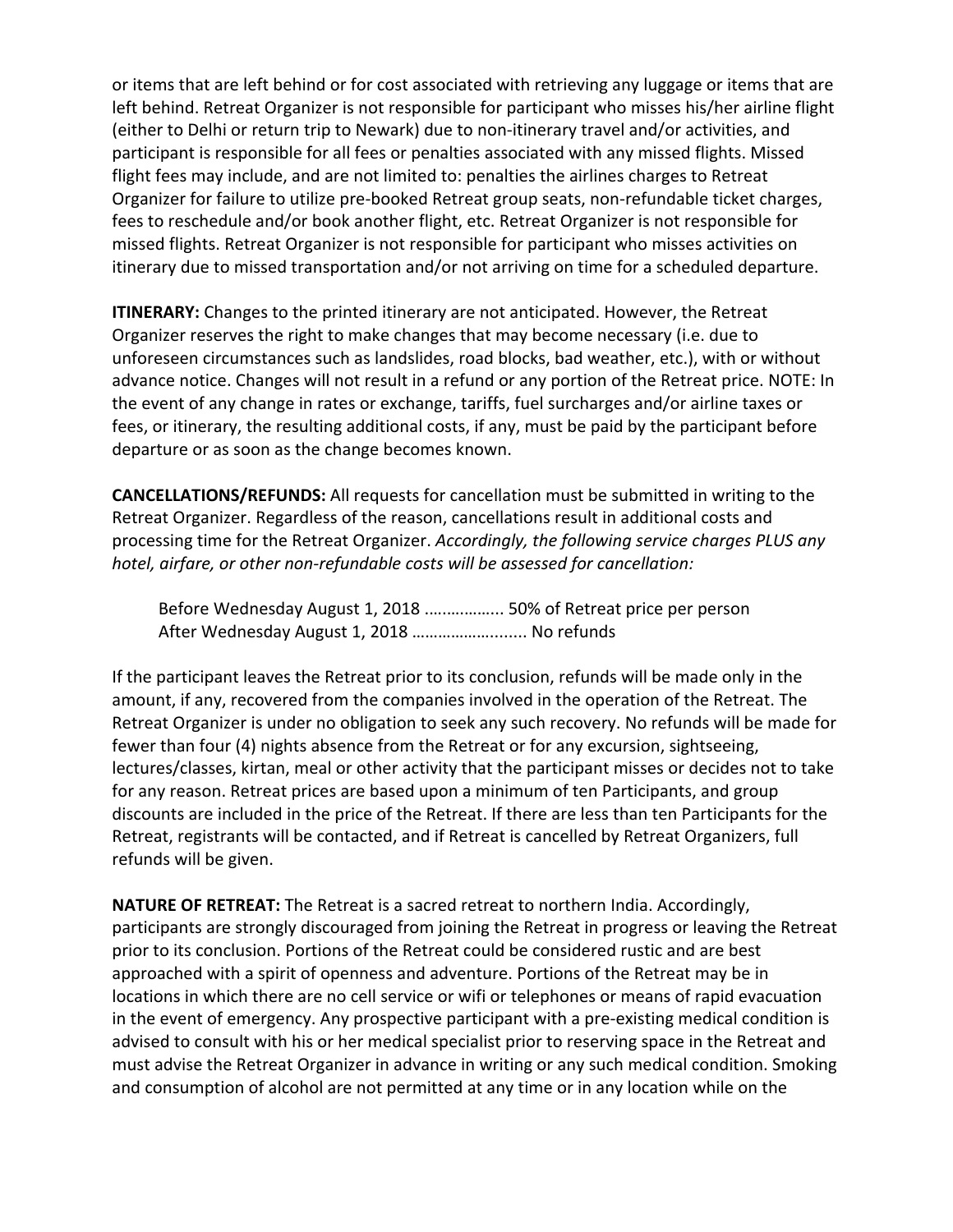Retreat. There are no exceptions.

**GROUP ORIENTATION:** We will be hosting a Group Orientation meeting on Thursday, August 9, 2018 at 7pm at Porticos Apartments (party room) 500 W. Bradley Road, Fox Point, Wisconsin. This meeting is required. If you are not able to attend, it is your responsibility to make arrangements to Skype/Facetime with Retreat Organizers and/or review the video after the meeting and to discuss any questions, concerns or inquiries in a timely manner with the Retreat Organizers. Retreat Organizers will not be responsible for any missed information or difficulties arising in India, or for Participant's lack of preparation for Retreat resulting from failure to attend Group Orientation or failure to review the information. Retreat Organizers will be covering a wide range of topics such as safety in India, meals, clothes to pack, accommodations, laundry, changing money, travel to Newark airport, electricity in India, bathrooms and beds in India, suggested medications to carry, water in India, and plenty more. In addition, we will be assisting with any visa questions at this time (for those who are unfamiliar with the visa application process), so participants will want to bring their questions to the meeting. These meetings are a good time to ask any questions about the Retreat. In addition, participants will be meeting other participants, and they will have an opportunity to select a roommate, should they wish to do so at that time.

**WHAT TO BRING:** See our Packing List for a more complete list. Prepare for hot sunny days and cool nights in Rishikesh. Temperatures range from the 40's to the high 80's. In the mountains, prepare for warm sunny days and colder nights (temperatures range from the 30's to the mid 70's). The Retreat Organizer recommends that each participant bring writing paper and pens, a flashlight, a calculator, a hat, sunscreen, sunglasses, gloves, a sweater, a raincoat, a warm jacket or coat, socks and sturdy, comfortable shoes for walking/trekking. A daypack is suggested. A full list of suggested items for the Retreat is available on Packing List page. NOTE: Because of heightened security measures, only TSA-approved locks are permitted on luggage. Because excess luggage and weight can create extra travel burdens in India, it is highly recommended that Participants limit their luggage to one checked bag and one carry-on bag per person on the flight to India. In addition, it is recommended that individuals pack lighter on the trip to India, as participants will want to save extra luggage space to carry home with them any items purchased in India. Check airlines for updated requirements and limits for luggage and carry ons. All participants are responsible for contacting the airlines prior to departure for ANY and ALL updated travel requirements and restrictions, including luggage limits. Retreat Organizer will not be responsible for items left behind or confiscated due to airline restrictions. Please note that the luggage may be transported within India on tarpaulin-covered roof racks. Weather and loading and unloading can cause more than usual wear and tear to luggage. Accordingly, all luggage should be capable of withstanding rain and rugged treatment.

**FOREIGN CURRENCY:** Unit of currency in India is the Rupee (Rs), which is subdivided into 100 paise (P). USD currency can be changed into Rupee using AUTHORIZED MONEY CHANGERS ONLY (at the airport, most banks, and hotels) and ALWAYS INSIST UPON A RECEIPT for your records, as you will need this receipt in order to have your Rupees converted back to dollars upon departure. Avoid anyone in the street who offers to change your money at a temptingly high rate of exchange, as this is ILLEGAL. Participants can exchange currency at most hotels in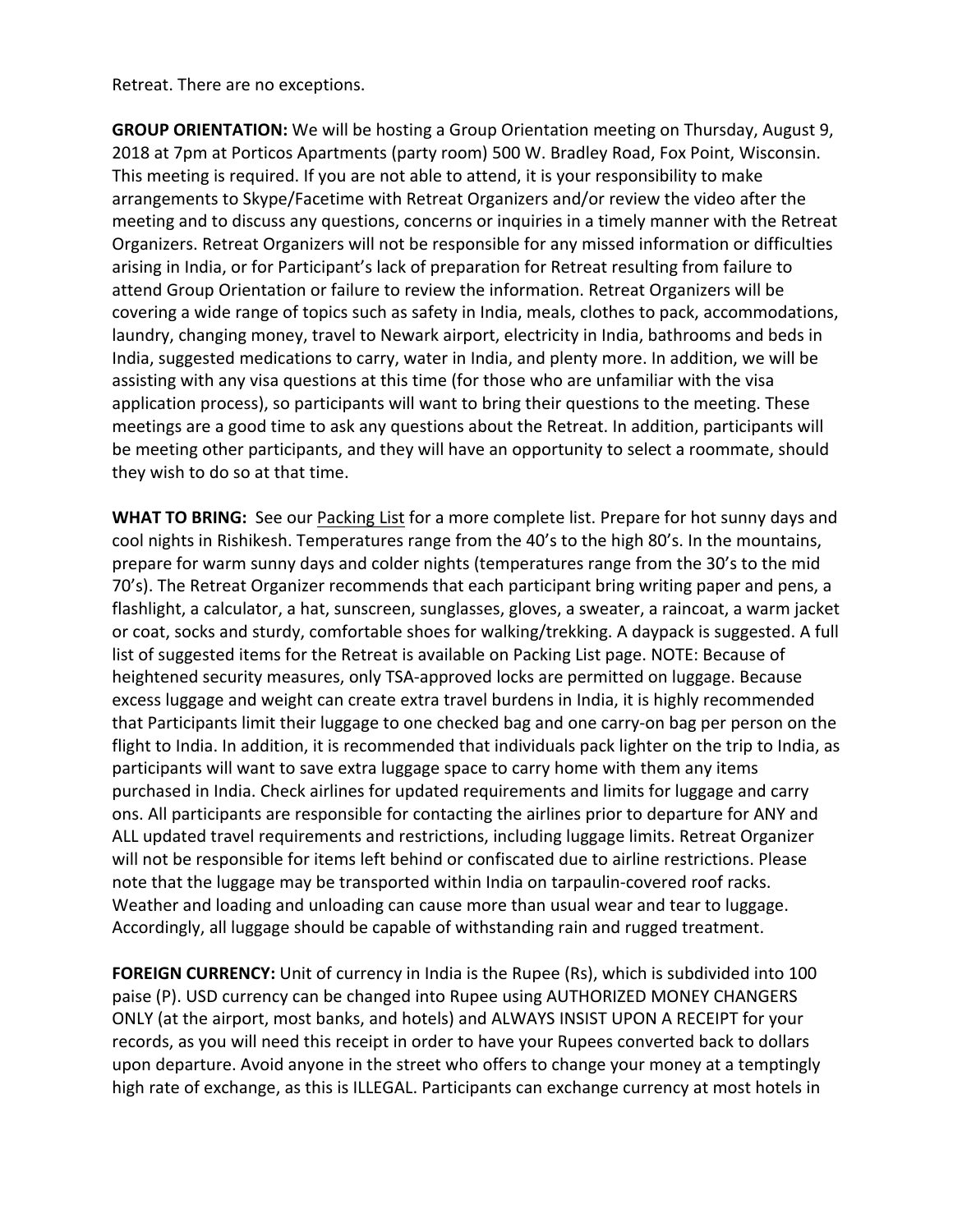the major cities and in the international airports. Major credit cards are accepted at the city hotels. You can bring in any amount of foreign currency, travelers checks, etc., and take out as much as you brought in. However, you will need to declare larger sums upon arrival, on the Currency Declaration Form (CDF), to be attested by the Customs Officer. (Foreign currency regulations are subject to change.) No Indian currency may be brought into or taken out of the country. CREDIT CARDS: American Express, Mastercard, Visa, and Diners Club Credit Cards are generally accepted by larger establishments, including hotels and shops.

**PASSPORT AND VISA:** Participants will need a valid passport and e-Tourist Visa (e-TV) to enter India. For passport application and information: visit U.S. Dept of State. Selected US Postal Service (USPS) offices have passport acceptance officers for passport applications. Participants must obtain e-Tourist Visa online. Each participant is responsible for obtaining these necessary documents prior to departure (Retreat Organizers will also be reviewing the visa application process at the Group Orientation meeting. Retreat Organizers will not be responsible for passport delays or failure to obtain visas or passports in a timely manner, regardless of reasons for delays. Passport must have a minimum validity of six months from the date of application, and passports need to be obtained prior to applying for the Indian visa. Participants are advised to have valid passports by the Group Orientation meeting date and to obtain their Indian visas prior to **Tuesday, September 18, 2018.**

**VACCINATIONS AND INOCULATIONS:** Contact the Center for Disease Control and Prevention for information on Travel Health, vaccinations and inoculations. While there are no required vaccinations and inoculations at this time for travel to India, it is recommended that all participants consult with their physicians prior to departure for advice on vaccinations and inoculations. For further information, contact the Center for Disease Control and Prevention.

**TRAVEL INSURANCE:** *Participants are advised to consider purchasing travel insurance for their trip to cover any unexpected loss, accident, illness, death, or other unforeseen emergency*. Retreat Organizer or Wellness Matters, LLC does NOT provide any insurance for its participants. The Retreat Organizers will take utmost care to ensure the safety of all participants. However, in the case of any unforeseen event, Retreat Organizer cannot be liable for any illness, loss or injury, or for loss of life. All disputes rising due to the above are subject to the jurisdiction of the courts in Milwaukee, Wisconsin only. Participants may wish to visit www.insuremytrip.com, a non-profit informational website on travel insurance, or to consult their insurance agency for the appropriate insurance.

**LANGUAGE:** All Retreat lectures and other presentations will be in English. English is the official language of India, though it is less pervasive in the more rural regions of northern India. There will be an English-speaking guide accompanying the Retreat on excursions for any needed language assistance.

**ELECTRICITY AND BATTERIES:** Small electrical appliances (razor, hair dryer, travel iron, etc.) require a 220-volt line adapter. Note: It is highly recommended that you plug your appliance and adapter into a surge protector or voltage regulator first before plugging it into the wall in India (see Packing List for recommendations). The currents in India are highly variable and can